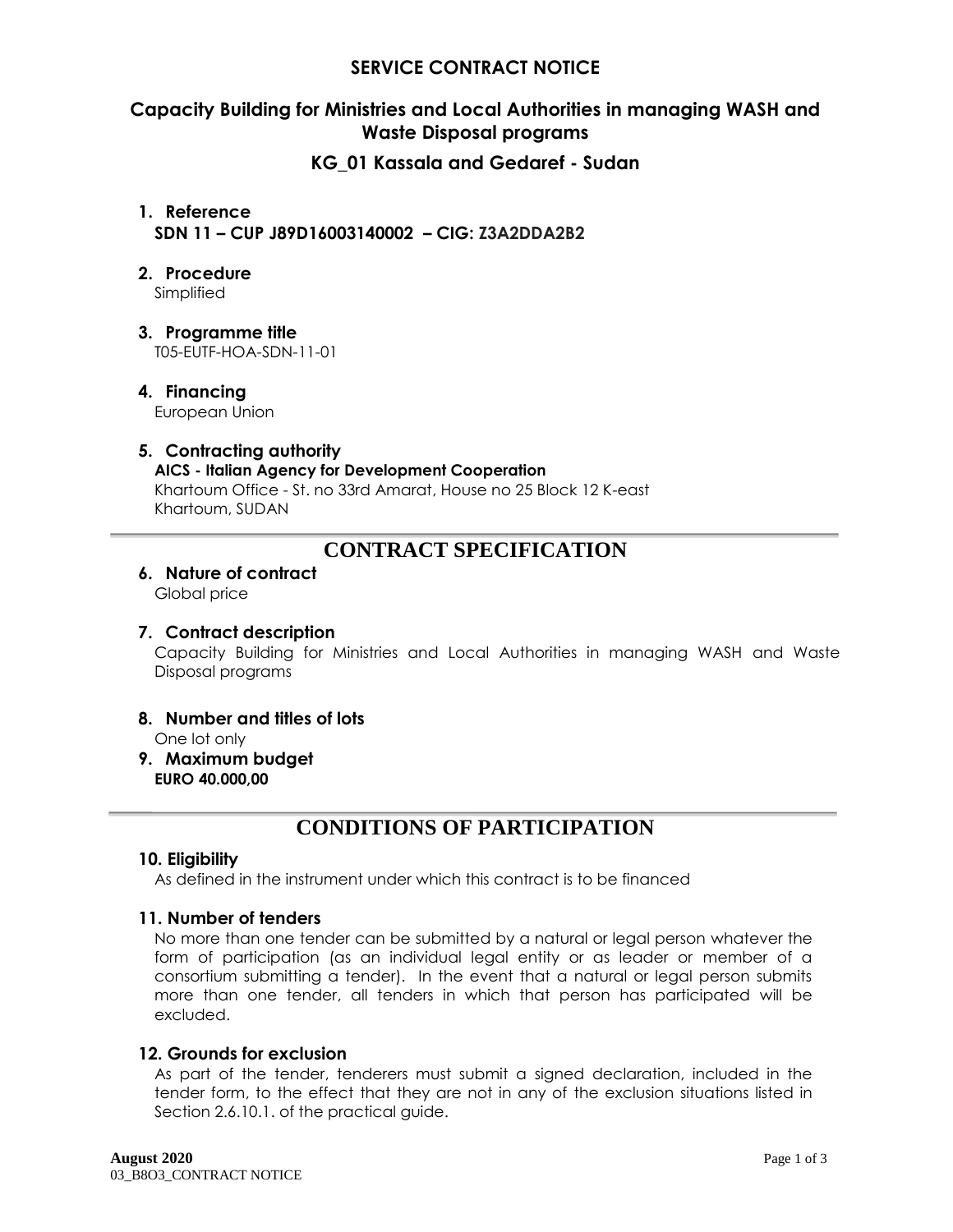Tenderer included in the lists of EU restrictive measures (see Section 2.4. of the PRAG) at the moment of the award decision cannot be awarded the contract.

## **13. Sub-contracting**

Subcontracting is not allowed.

## **PROVISIONAL TIMETABLE**

## **14. Provisional commencement date of the contract**

The start date for implementation shall be the date of signature of the contract by both parties

## **15. Implementation period of the tasks**

The period for implementing the tasks **is 70 working days from the start date**

# **SELECTION AND AWARD CRITERIA**

## **16. Selection criteria**

The following selection criteria will be applied to the tenderers. In the case of tenders submitted by a consortium, these selection criteria will be applied to the consortium as a whole. if not specified otherwise. The selection criteria will not be applied to natural persons and single-member companies when they are sub-contractors.

**1) Economic and financial capacity of the tenderer (**based on item 3 of the tender form). In case of tenderer being a public body, equivalent information should be provided. The reference period which will be taken into account will be the last three financial years for which accounts have been closed.

**the average annual turnover of the tenderer in the past 3 years must be at least equivalent to € 40.000,00 which is the maximum budget estimated for the service.** Enterprises that have been established for less than 3 (three) years may prove their economic and financial standing with any document which the Contracting Authority may deem appropriate. The Contracting Authority reserves the right to ask for the official financial statement document.

**2) Professional and technical capacity of the tenderer (**based on items 4 of the tender form).

The reference period which will be taken into account will be the last three years preceding the submission deadline.

 **The Tenderer should have performed in the 3 years preceding the date of the tender at least n. 1 service project of the same amount** in fields related to this contract

An economic operator may, where appropriate and for a particular contract, rely on the capacities of other entities, regardless of the legal nature of the links which it has with them. It must in that case prove to the contracting authority that it will have at its disposal the resources necessary for the performance of the contract by producing a commitment by those entities to place those resources at its disposal. Such entities, for instance the parent company of the economic operator, must respect the same rules of eligibility - notably that of nationality - and must comply with the selection criteria for which the economic operator relies on them. Furthermore, the data for this third entity for the relevant selection criterion should be included in the tender in a separate document. Proof of the capacity will also have to be provided when requested by the contracting authority. With regard to technical and professional criteria, an economic operator may only rely on the capacities of other entities where the latter will perform the services for which these capacities are required. With regard to economic and financial criteria the entities upon whose capacity the tenderer relies become jointly and severally liable for the performance of the contract.